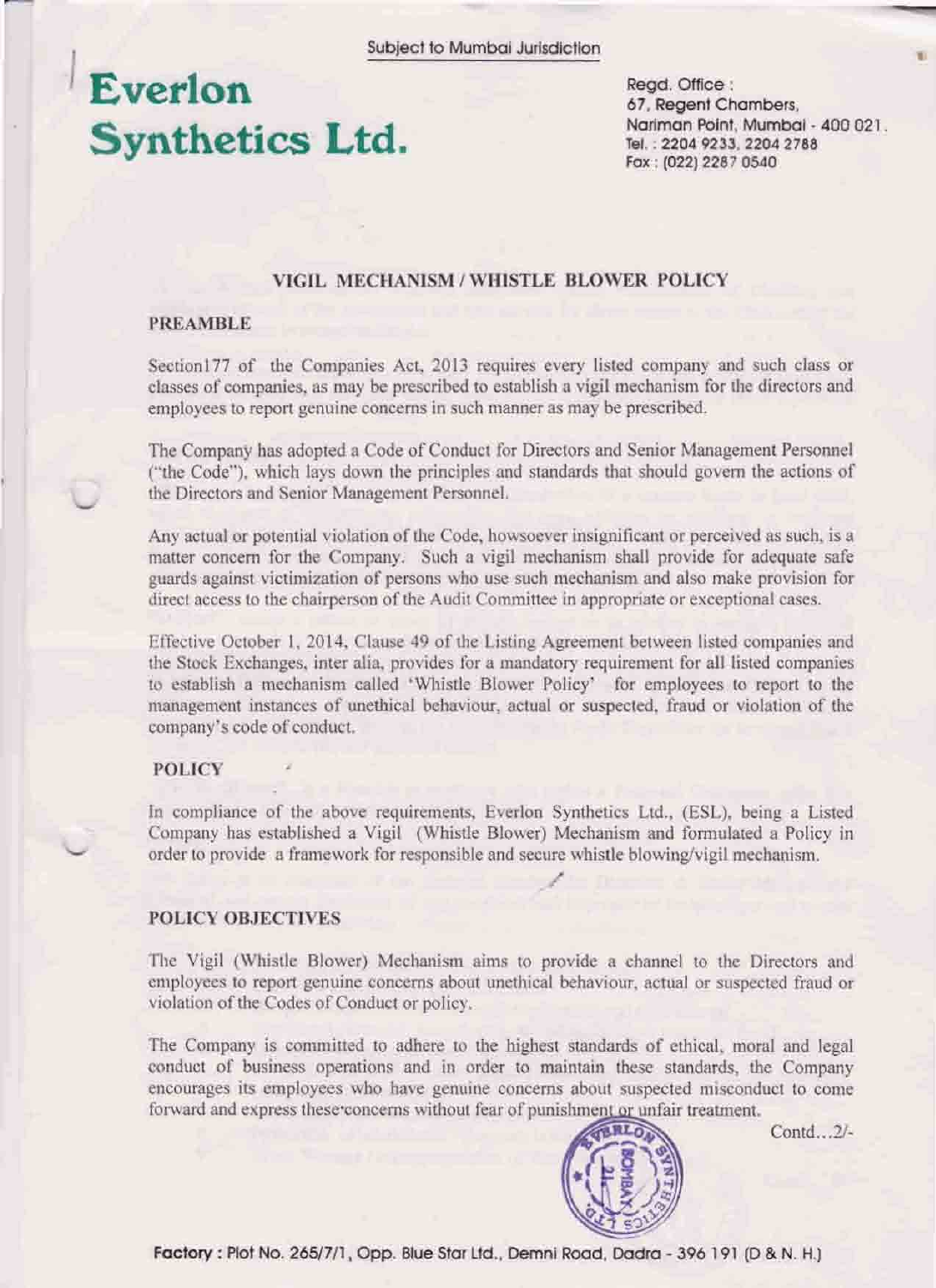# Everlon Synthetics Ltd.

Read. Office: 67, Regent Chambers, Nariman Point, Mumbai - 400 021. Tel.: 2204 9233, 2204 2788 Fax: (022) 2287 0540

 $-2-$ 

The mechanism provides for adequate safeguards against victimization of Directors and employees to avail of the mechanism and also provide for direct access to the Chairman of the Audit Committee in exceptional cases.

This neither releases employees from their duty of confidentiality in the course of their work nor can it be used as a route for raising malicious or unfounded allegations about a personal situation.

## **DEFINITIONS**

"Protected Disclosure" means a written communication of a concern made in good faith. which discloses or demonstrates information that may evidence an unethical or improper activity under the title "SCOPE OF THE POLICY" with respect to the Company. It should be factual and not speculative and should contain as much specific information as possible to allow for proper assessment of the nature and extent of the concern.

"Subject" means a person or group of persons against or in relation to whom a Protected Disclosure is made or evidence gathered during the course of an investigation.

"Vigilance Officer / Vigilance Committee or Committee" is a person Committee of persons, nominated / appointed to receive protected disclosures from whistle blowers, maintaining records thereof, placing the same before the Audit Committee for its disposal and informing the Whistle Blower the result thereof.

"Whistle Blower" is a Director or employee who makes a Protected Disclosure under this Policy and also referred in this policy as complainant.

#### **SCOPE**

The Policy is an extension of the Code of Conduct for Directors & Senior Management Personnel and covers disclosure of any unethical and improper or malpractices and events which have taken place involving:

- $1.$ Breach of the Company's Code of Conduct.
- $2^{\circ}$ Breach of Business Integrity and Ethics
- $\overline{3}$ . Breach of terms and conditions of employment and rules thereof
- $4.$ Intentional Financial irregularities, including fraud, or suspected fraud
- $5.$ Deliberate violation of laws / regulations.
- Gross or Willful Negligence causing substantial and specific danger to health, 6. safety and environment.
- 7. Manipulation of company data/records.
- Pilferation of confidential / propriety information. 8.
- 9. Gross Wastage / misappropriation of Company funds / assets.

Contd...3/-

Factory : Plot No. 265/7/1, Opp. Blue Star Ltd., Demni Road, Dadia's 396 191 (D & N. H.)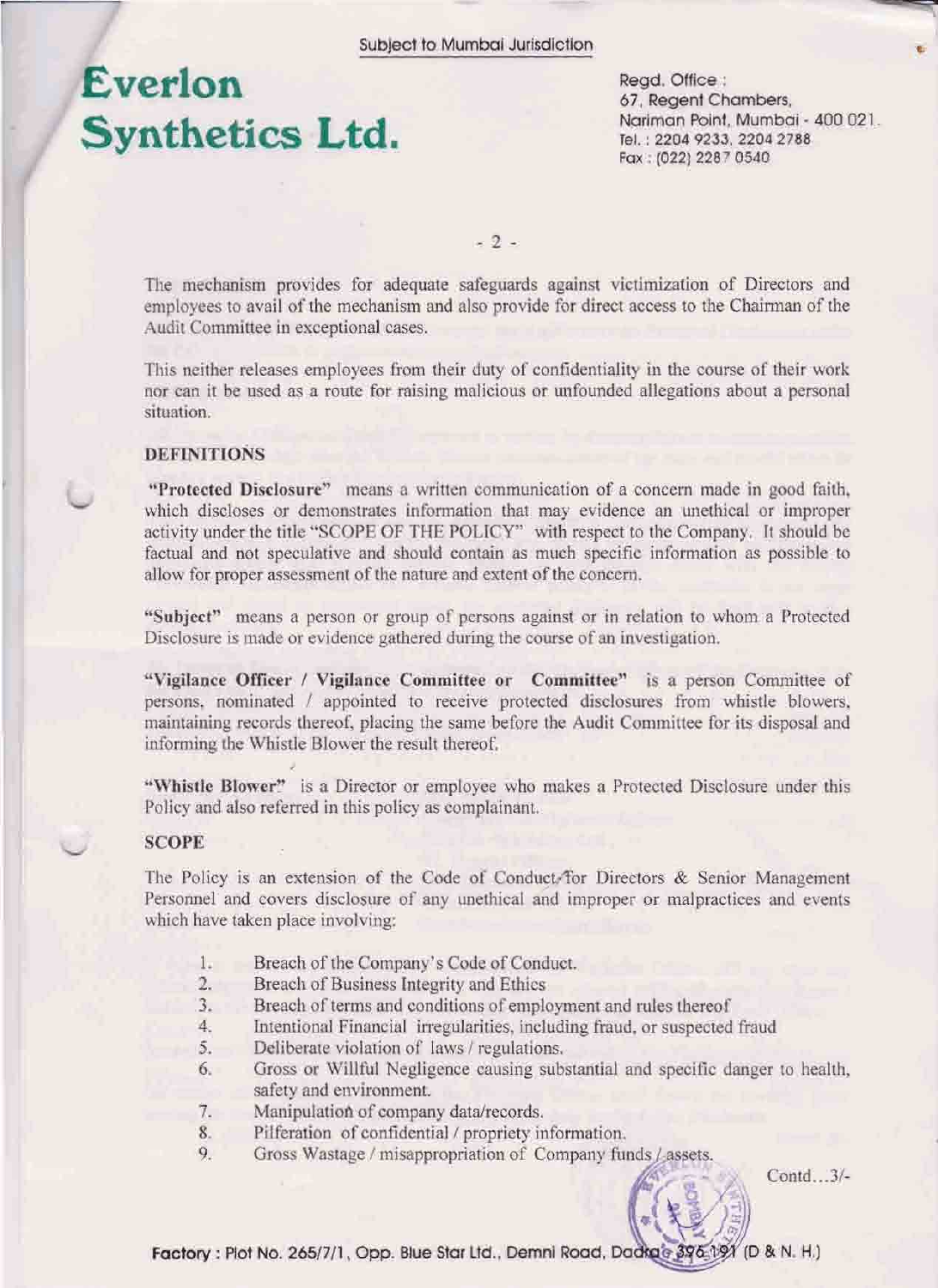# **Everlon Synthetics Ltd.**

Read. Office: 67, Regent Chambers, Nariman Point, Mumbai - 400 021. Tel.: 2204 9233, 2204 2788 Fax: (022) 2287 0540

 $-3 -$ 

### **ELIGIBILITY**

All Directors and Employees of the Company are eligible to make Protected Disclosures under the Policy in relation to matters concerning the Company.

### **PROCEDURE**

All Protected Disclosures should be reported in writing by the complainant as soon as possible, not later than 30 days after the Whistle Blower becomes aware of the same and should either be typed or written in a legible handwriting in English.

The Protected Disclosure should be submitted under a covering letter signed by the complainant in a closed and secured envelope and should be super scribed as "Protected disclosure under the Whistle Blower policy" or sent through email with the subject "Protected disclosure under the Whistle Blower policy". If the complaint is not super scribed and closed as mentioned above, the protected disclosure will be dealt with as if a normal disclosure.

All Protected Disclosures should be addressed to the Vigilance Officer of the Company or to the Chairman of the Audit Committee in exceptional cases.

The contact details of the Vigilance Officer are as under:-

Name and Address -

Mr. Ashok C. Jain **Compliance & Vigilance Officer** Everlon Synthetics Ltd., 67, Regent Officer, 208, Nariman Point, Mumbai - 400 021 Email-vakinvst@gmail.com

In order to protect the identity of the complainant, the Vigilance Officer will not issue any acknowledgement to the complainants and they are not advised neither to write their name / address on the envelope nor enter into any further correspondence with the Vigilance Officer.

Anonymous / Pseudonymous disclosure shall not be entertained by the Vigilance Officer.

On receipt of the protected disclosure the Vigilance Officer shall detach the covering letter bearing the identity of the Whistle Blower and process only the Protected Disclosure.

Contd.  $4/-$ 



Factory: Plot No. 265/7/1, Opp. Blue Star Ltd., Demni Road, Dadra - 396 191 (D & N. H.)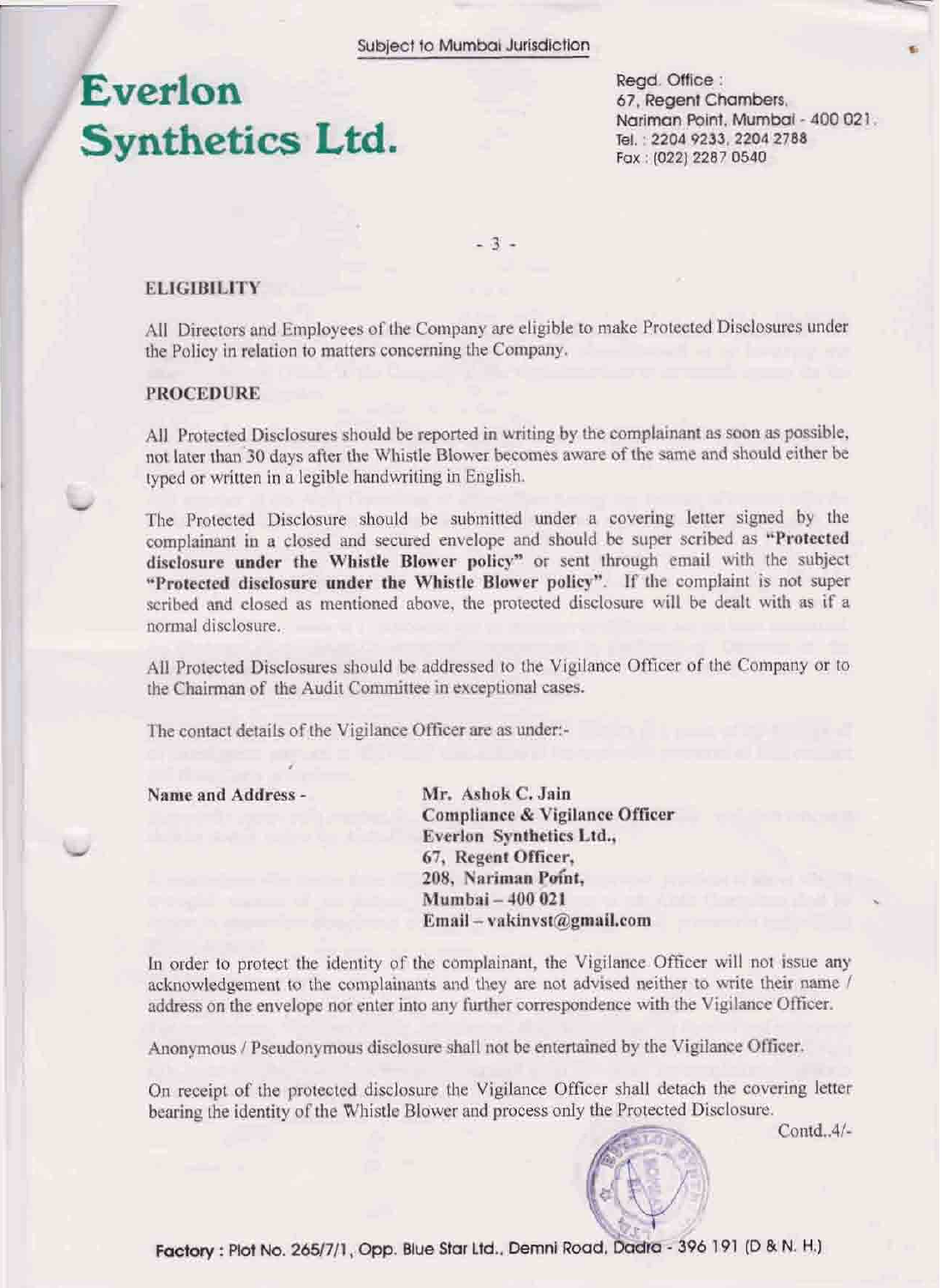# **Everlon Synthetics Ltd.**

Read. Office: 67, Regent Chambers, Nariman Point, Mumbai - 400 021. Tel.: 2204 9233, 2204 2788 Fax: (022) 2287 0540

 $-4.1$ 

### **INVESTIGATION**

All Protected Disclosures under this policy will be recorded and thoroughly investigated. The Vigilance Officer will carry out an investigation either himself/herself or by involving any other / additional Officer of the Company and/or Committee and/ or an outside agency for the purpose of investigation.

The investigation by itself would not tantamount to an accusation and is to be treated as a neutral fact finding process.

Any member of the Audit Committee or other officer having any conflict of interest with the matter shall disclose his / her concern / interest forthwith and shall not deal with the matter.

## DECISION AND REPORTING

If an investigation leads to a conclusion that an improper or unethical act has been committed. the Chairman of the Audit Committee shall recommend to the Board of Directors of the Company shall recommend to the Board of Directors of the Company to take such disciplinary or corrective action as it may deem fit.

Any disciplinary or corrective action initiated against the Subject as a result of the findings of an investigation pursuant to this Policy shall adhere to the applicable personnel or staff conduct and disciplinary procedures.

A quarterly report with number of complaints received under the Policy and their outcome shall be placed before the Audit Committee and the Board.

A complainant who makes false allegations of unethical & improper practices or about alleged wrongful conduct of the Subject to the Vigilance Officer or the Audit Committee shall be subject to appropriate disciplinary action in accordance with the rules, procedures and policies of the Company.

## **CONFIDENTIALITY**

The complainant, Vigilance Officer, Members of Audit Committee, the Subject and everybody involved in the process shall, maintain confidentiality of all matters under this Policy, discuss only to the extent or with those persons as required under this policy for completing the process of investigations and keep the papers in safe custody.



Contd...5/-

Factory : Plot No. 265/7/1, Opp. Blue Star Ltd., Demni Road, Dadra - 396 191 (D & N. H.)